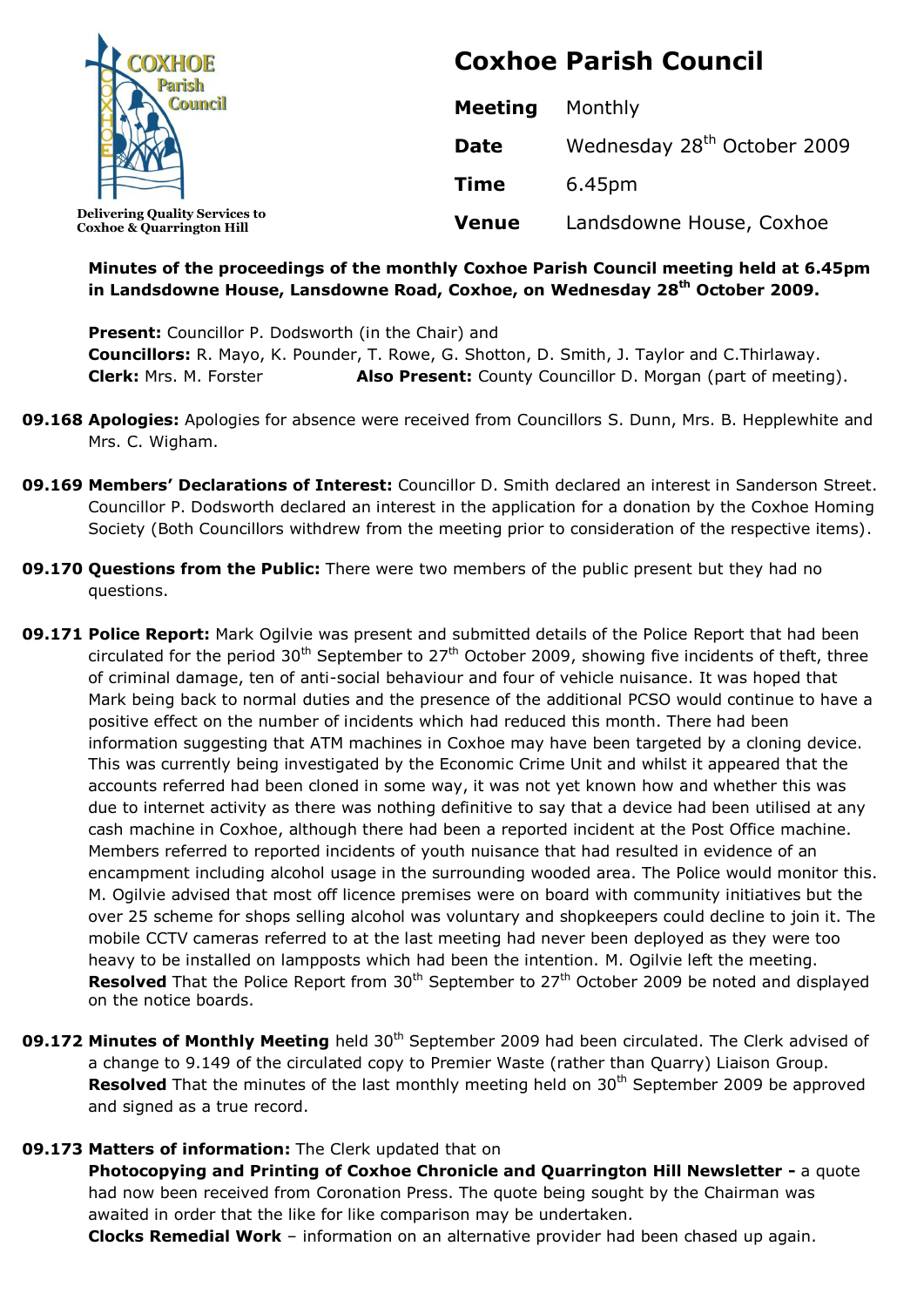**Parking at The Avenue** – Bollards had been ordered to be installed by the County Council, and the appropriate residents and the Police informed accordingly. The Police had expressed their satisfaction at this outcome. The Chairman added that he would advise the exact location of the bollards to the residents who had raised this matter.

The Clerk had attended the first session of the **CILCA Mentoring Course** and the next session was due 26<sup>th</sup> November, had attended further PAYE training on 20<sup>th</sup> October, and was the first reserve for the **VAT Training** that was oversubscribed in March 2010 if there were any cancellations. A letter of thanks had been received from Durham County Council for the Parish Council's endorsement of the **City of Culture Bid**. This asked for any ideas to assist the Bid to be sent to Colin Mitchell. The Clerk would pass these on to him at the County Council. The **footpaths at Parkhill** had been reported and Durham County Council had advised that the matter was receiving attention. The **safety hazard at the footpath outside the Workingmen's Club** had been reported and the Member who had raised this had advised that there had been an improvement. The **links to the Walking in Durham website** had been sorted and an appropriate article passed on for incorporation in the next editions of the Coxhoe Chronicle and the Quarrington Hill Village Newsletter. The GP Surgery had been contacted and they had advised that they were in the process of investigating website providers. **Links to the GP Surgery website** would be forged when this was up and running. The penalty amounts for lighting **fires at allotments** had been checked with the Neighbourhood Warden but the reminder letters had not yet been sent to the allotment holders. The Clerk had not yet written to **Premier Waste asking for ideas for reclamation projects.** She had booked places for Councillor Smith and her on the **Planning Training Session** at Chester-le-Street on  $4<sup>th</sup>$  November. In view of the large workload at present, responses had not yet been sent to the Secretary of the Willow Cottages Allotment Association in connection with the **request to keep bees** or to the holder of the plot at Quarrington Hill allotments on the **request for assistance with fencing**.

**Resolved** That the information be noted and the outstanding resolutions be actioned.

- **09.174 Meeting re Medical Practice:** held 23<sup>rd</sup> October 2009. The meeting had been attended by representatives of Coxhoe Parish Council, Coxhoe Community Partnership, Primary Care Trust, Coxhoe GP Surgery, County Councillors covering the Coxhoe Parish, and NHS County Durham. The meeting had been called to see what needed to be done to progress the Medical Centre at Coxhoe following the public meeting held  $22^{nd}$  September. Since then, progress appeared to have been made in that the GPs and the PCT were talking to each other and had held meetings. The present position appeared to be that the Doctors needed to produce a like for like building plan with flexibility for future expansion at The Green. Other sites had been discounted due to traffic flow effects; they were not on good bus routes; or were not central enough. There appeared to be some definite interest from other parties such as pharmacist, dentist and optician. The NHS were happy with the public consultation that had been undertaken and were carrying out a gap analysis between the current services and the users' needs and would put together a business case for the other part of the building which would look to include other health and social care services. In effect, the GPs and PCT were now meeting with each other, an architect was in place, there were definite plans, and there would be an open day at the Village Hall to let residents know progress. The Chair added that the meeting had been very positive and things were happening to progress this matter. A Member stated that the building being owner funded rather than through a PFI was far better for the village. **Resolved** That the information be noted and the Clerk update the M.P. and the resident who had written to the Parish Council requesting information about progress and potential sites.
- **09.175 Speed Visors** Since the last meeting the Clerk had checked with the County Council that all issues including planning constraints had been checked and there were no outstanding issues in connection with the poles at Quarrington Hill. That confirmation had been received and the Clerk had responded accordingly to the resident who had raised the concerns. Checks had been made that the power to the two poles at Quarrington Hill were still live. Arrangements had then been made for Gerry Jones from the County Council to set up delivery and installation with Varitext who the Parish Council had ordered the visors through. Varitext had advised that they had not received an order or payment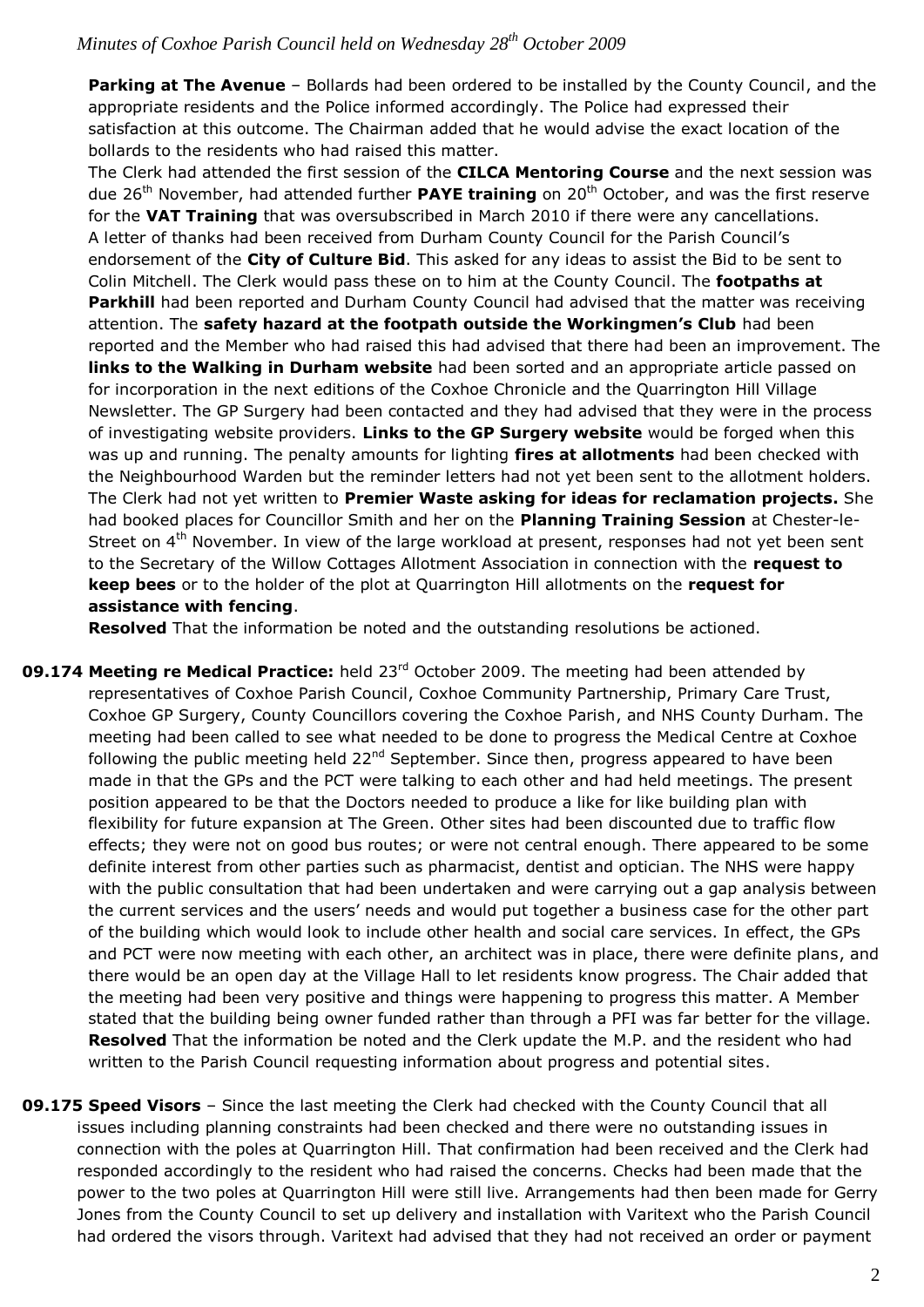so copies of such had been sent to prove this, resulting in Varitext advising that they would manufacture and install the signs as quickly as possible after verification had been received from their Customer Services Manager who was presently absent due to sickness. A Member had requested a costing on the difference in price between the visor ordered and a 3M sign which was understood to be the latest sign being utilised by the County Council. The information was awaited.

With regard to Coxhoe, one of the positions was down to the County Council as it was their pole that the Parish Council would be using. Mr. Jones had checked with the Police and County Council Engineer who had attended the site visit and advised that the site agreed was Roman Road. This had been queried again as a Parish Councillor who had attended had said the agreed site was the entrance to The Grove. Information had also been requested as to who had attended the site visit with NEDL in order that the Parish Council could be aware of the costs under discussion and the best place to access the power point to ascertain whether this was private or County Council owned land. This would enable the Parish Council to decide how to progress this as the County Council had advised that they had no jurisdiction over where NEDL laid their cables and NEDL were saying that any upheaval to a garden would have to be funded by the Parish Council as they had requested the supply.

Members discussed the siting of the pole at the corner of The Grove at Coxhoe and agreed that whilst it may not be in the site originally identified at the site visit, no-one had a particular problem with the current siting in terms of how it would slow traffic down before it left the village. This was in a location that was acceptable to the County Council and to the Police and was already installed. Members therefore considered that it could remain in its present location. The problem was, however, that the location may have resulted in additional costs due to the need to reinstate a garden as the power supply was not in the adoptable footpath, which was the norm. Members discussed the area, advising that this was a turfed garden thought to be at a County Council owned property and that the Council's contractor may be able to reinstate at a lower cost than NEDL.

**Resolved** (i) That the Clerk ascertain the difference in costs between the visors originally ordered and the 3M signs and be authorised to instruct the installation of the visor at Quarrington Hill following liaison with the Chairman and Vice-Chairman as to which visor to install; (ii) That the Chairman approach the owner of the garden requiring reinstatement at Coxhoe to obtain agreement that the Parish Council may carry out the reinstatement works and the Clerk be authorised to obtain costings for such from the Council's contractor and NEDL; (iii) That the Clerk be authorised to instruct the installation of the visor at Coxhoe following liaison with the Chairman and Vice-Chairman regarding the costs and party to carry out the reinstatement works; (iv) That the Clerk make the appropriate arrangements to add the visors to the Council's insurance policy following installation of the visors.

**09.176 Remembrance Day Arrangements** – Following the last meeting, checks had been made that poppy wreaths had been ordered by Mary Egglestone for Coxhoe Village Hall and Clive Lawson for Quarrington Hill Community Centre. It had been agreed to discuss arrangements for laying of the wreaths at this meeting and details were provided of the two services.

**Resolved** That Councillor Taylor lay the wreath at the Coxhoe service on Sunday 8<sup>th</sup> November and Councillor Shotton lay the wreath at the Quarrington Hill service on Wednesday  $11<sup>th</sup>$  November 2009.

**09.177 Lighting to Rear of St. Mary's Church** - The Council had previously agreed to arrange a site meeting with the Church Warden and Durham County Council Lighting Section to sort instructions for the installation of lamps to the rear of the Church by the County Council, based on advice as to location from the County Lighting Engineer. The Chairman had investigated the possibility of the work being carried out at a lesser cost following details of the light fittings being provided to him. He updated the Council that the contractor he had approached was unable to carry out the works at this time.

**Resolved** (i) That the Chairman provide details of the fittings to Councillor Thirlaway in order that he could investigate alternative costings; (ii) That Councillor Thirlaway provide the relevant information to the Clerk and that she be authorised to make the appropriate arrangements to have the lighting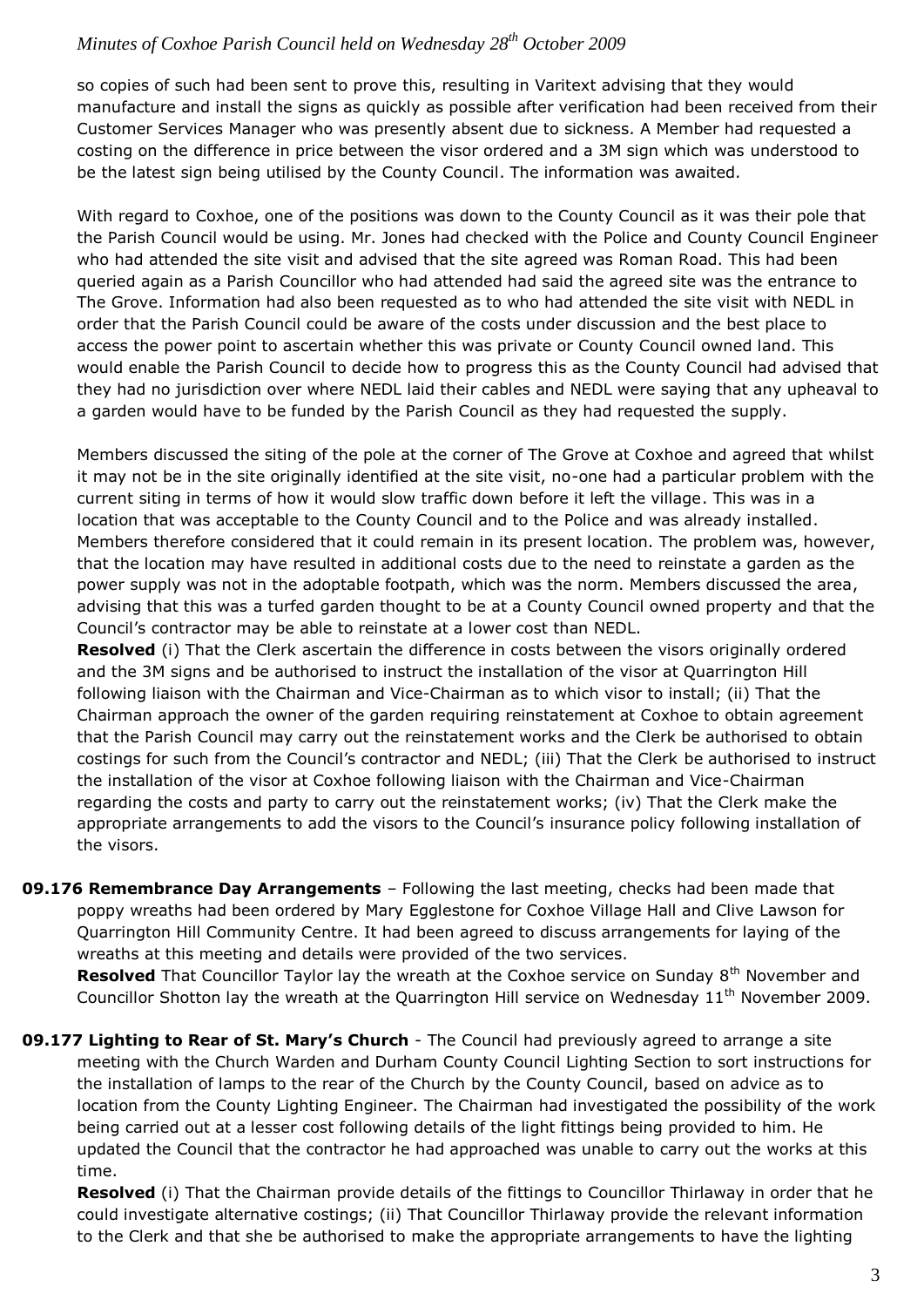installed, following agreement with the Chairman and Vice-Chairman, once the comparison costs had been provided.

#### **09.178 Correspondence:**

#### 09.178.1 **Durham County Council (DCC):**

**(A) 28m of Fencing Outside Tip** – Joe Brain from Durham County Council was to advise of an expected completion date from the contractor as both sections of the fencing repairs had not been completed as advised by the end of September 2009. The Clerk had again requested an update and had been advised that a mix up had occurred in the orders; with two orders being placed for the same scheme and the original one for both sections being cancelled. Mr. Brain was checking that the second section of the works had been reordered with the contractor and would reorder, with the works to be undertaken in seven days, if it had not.

**Resolved** That the information be noted and further progress be awaited.

- **(B) Arts Development Small Grants Scheme** Durham County Council had advised of a small grants scheme for community groups and arts organisations and that Parish and Town Councils could apply. It was for arts based projects that responded to priorities in the Council Plan and involved people in art, achieved creative quality, strengthened partnerships or developed the arts. Members could raise ideas for projects in time for the deadline for receipt of applications of 15<sup>th</sup> March 2010. **Resolved** That the information be noted.
- **(C) EDRC AAP Lighting Project** A letter had been circulated from the EDRC AAP Board Member leading the Traffic and Transport Group asking for areas where it would be beneficial to upgrade street lighting from sodium to white light. Responses had been circulated detailing The Grove which had received support from the Police; Roman Road from Park Hill to A177; and all sodium lighting in Coxhoe and Quarrington Hill for reasons of safety and so that hanging baskets and Christmas lights could be installed. The Group had met a couple of times to discuss this and a Member updated that clarification was awaited as to whether the budget to replace the lights should be AAP or County Council. Many areas needed upgrading and the AAP budget would not cover this. The Group may look at new schemes or small cost items for safety but it was the County Council's responsibility to upgrade and maintain the lights. The County Councillor added that effective introduction should be on a targeted basis. All the areas raised would be updated eventually as the County Council's responsibility but there were budgetary constraints. **Resolved** That the information be noted.
- **(D) Footpath Works to Hazel Avenue, Quarrington Hill** would be carried out in December 2009.

**Resolved** That the information be noted.

- **(E) Spring into Action Bulb Planting Challenge** Details had been circulated but in view of the timescale and current workload of the Parish Council and Coxhoe Community Partnership, it had been decided to look at having a bulb planting day next year and involving the school. Members advised that the Community Partnership had organised such an event previously and it had provided a good impact for a morning's work. **Resolved** That the information be noted.
- **(F) County Durham Statement of Community Involvement** Durham County Council had asked Local Councils how they would like to be involved in the planning system. In view of the deadline of 23<sup>rd</sup> October set by the County Council, the Clerk had responded and circulated the response which incorporated Members' comments and input from a Town Planner.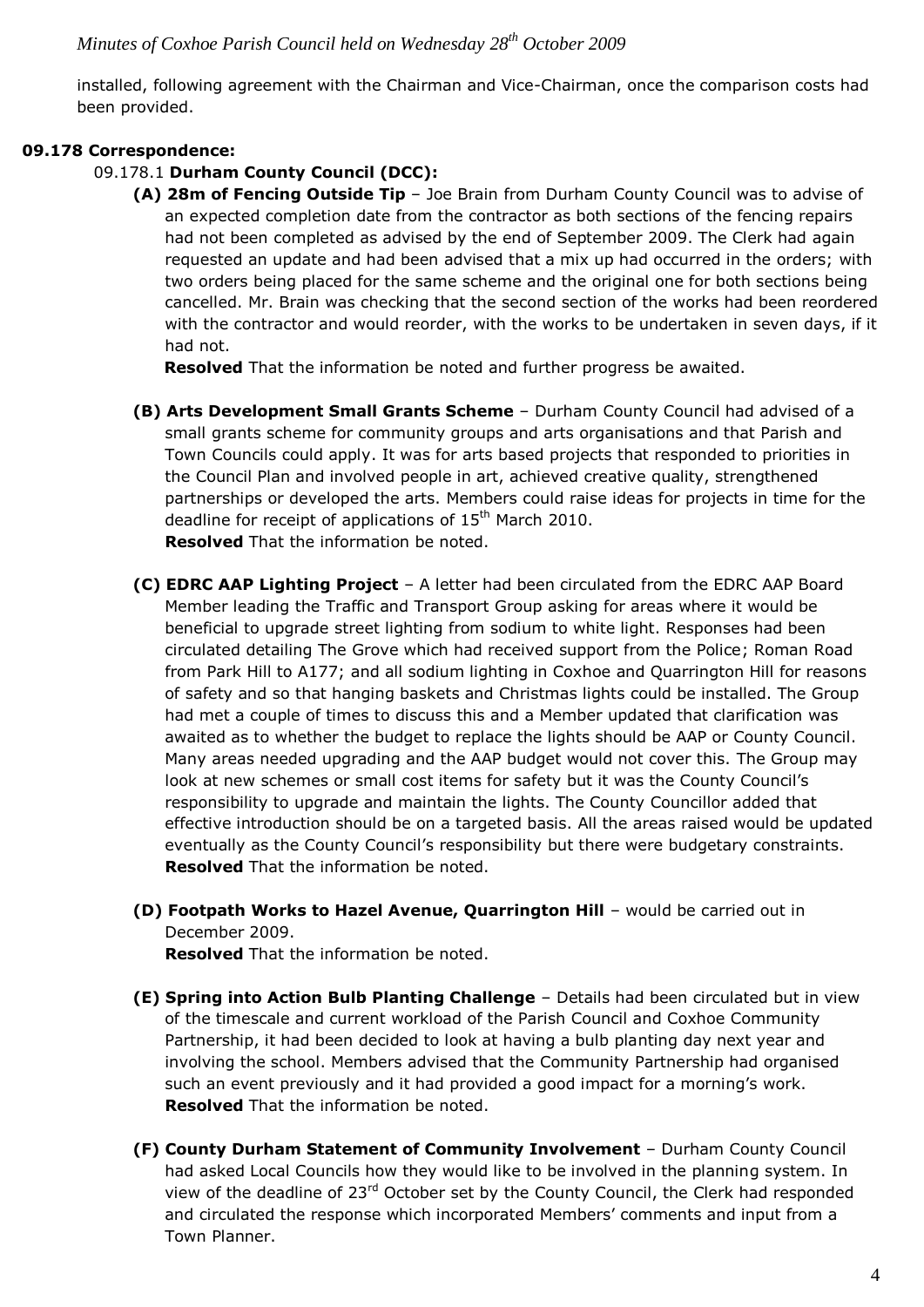**Resolved** That the Parish Council ratify the response on the consultation on the preparation of the Statement of Community Involvement sent to the County Council to meet the consultation deadline.

**(G) Consultation on Proposed County Durham Local Development Framework Core Strategy Issues** - Durham County Council were consulting on the issues and challenges facing the County and the priorities to be tackled. In view of the length of the Core Strategy Issues booklet, a briefing had been circulated to Members setting out the main points and the questions that the County Council were consulting on, with the deadline for responses of  $27<sup>th</sup>$  November. Members considered the questions set out within the document and their responses that: 1) agree with the challenges set out; 2) the future role and vision for the main towns and centres should reflect the current roles set out; 3) the four delivery areas were considered suitable but the County Council should ensure in future that AAP areas match delivery areas and that the AAP areas do not cross over the boundaries of the four delivery areas; 4) agree that the pros and cons set out for the delivery approaches are the correct ones; 5) the best approach would be based on need, incorporating the existing approach and regeneration targeted to areas of most need; 6) no other approaches to suggest; 7) to 13) all issues appear to have been covered (although wind turbines was probably covered within environment and energy issues such as "ensure the proper protection and enhancement of the County's diverse landscapes plus biodiversity and geo-diversity resource" and "where future opportunities lie for generation of renewable energy in the County", a Member did comment that the increasing number of wind turbines could possibly be set out as a separate issue).

**Resolved** That the Clerk respond to the County Council, taking account of the comments made at the Parish Council meeting.

**(H) Parish Paths Partnership (P3) 2009** – The Parish Paths Partnership Officer had asked for contributions to the P3 Newsletter. Any before and after photographs or articles could be forwarded via the Clerk.

**Resolved** That the information be noted.

**(I) Training Event on 11th November** – An invitation had been received (after submission of the agenda) from the Chair of the Durham County Council Standards Committee for one Parish Councillor and the Clerk to attend an event at County Hall on the Code of Conduct. **Resolved** That the Chair of the Parish Council and the Clerk attend the training event.

#### 09.178.2 **County Durham Association of Local Councils (CDALC):**

**(J) Durham County Council Cabinet Report on Winter Maintenance** – had been circulated.

**Resolved** That the information be noted.

- **(K) DRCC Autumn Meeting** An invitation had been circulated for the meeting held 15<sup>th</sup> October at Pelton Fell. **Resolved** That the information be noted.
- **(L) NALC E-Bulletin Briefing** of 28<sup>th</sup> September 2009 had been circulated. **Resolved** That the information be noted.
- **(M) NALC Quality Council Seminar -** was to be held in Aylesbury on 30<sup>th</sup> October 2009. **Resolved** That the information be noted.
- **(N) NALC Briefings re Employees at Age 65** had been circulated advising of the High Court ruling that it was justified to retire employees at age 65 provided all statutory procedures were adopted.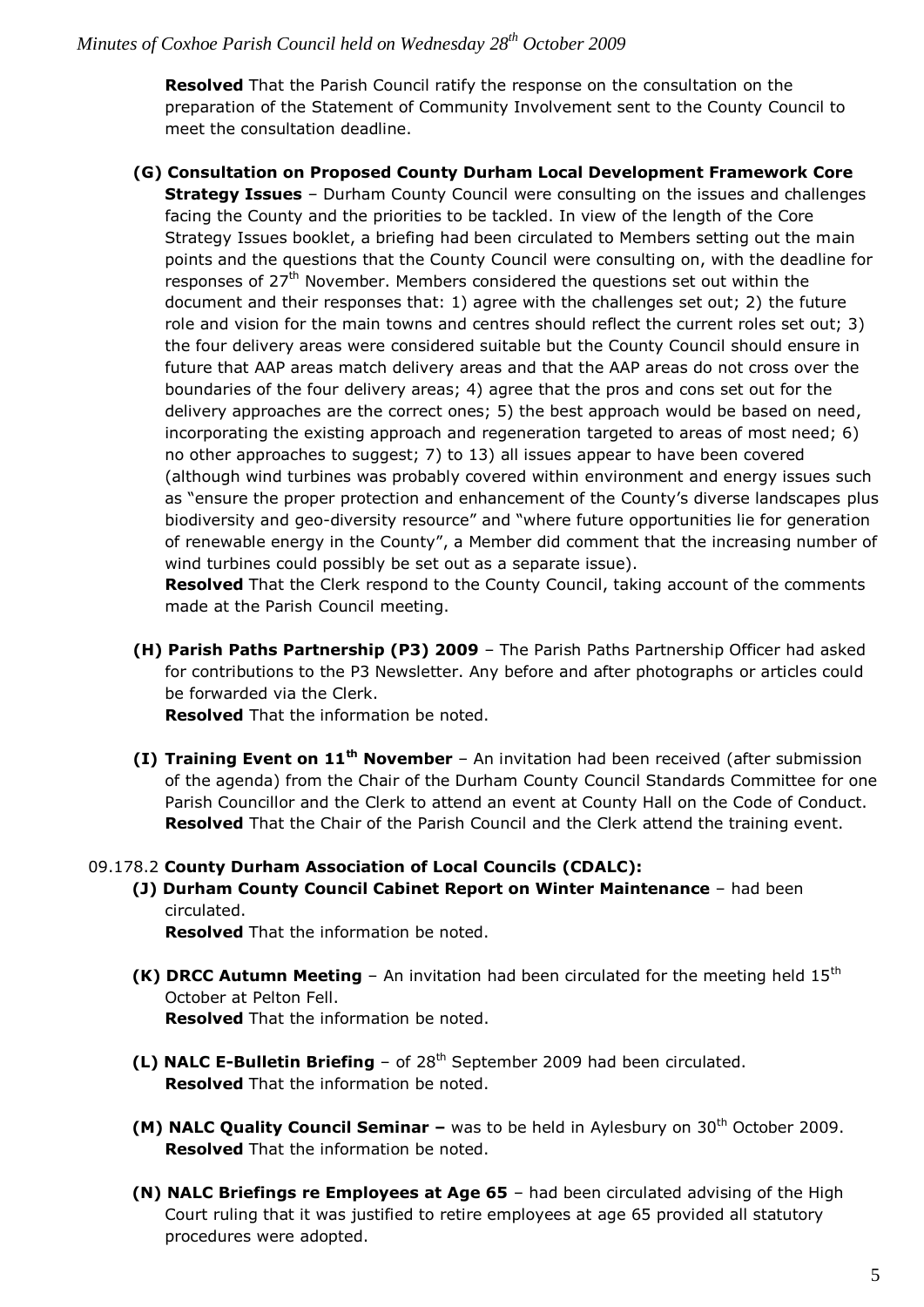**Resolved** That the information be noted.

**(O) More Powers to Parish and Town Councils – Including Local Councils in Sustainable Communities Act** - An organisation called Unlock Democracy were asking Parish Councils and Councillors to ask their local MP to support 1545 early day motion in support of the Sustainable Communities Act Amendment Bill which would require (rather than enable) principal councils, for example, to include representatives of local councils on citizens' panels.

**Resolved** That any Parish Councillor wishing to write in support do so on an individual basis.

- **(P) Durham Association News – September 2009** had been circulated. **Resolved** That the information be noted.
- **(Q) Durham Biodiversity Partnership News Sheet** had been circulated. **Resolved** That the information be noted.
- **(R) CDALC Annual General Meeting 31st October 2009** Two representatives, one of which could vote, could attend the meeting (papers for which had been circulated) but noone had advised that they were available. **Resolved** That the information be noted.
- **(S) CDALC Annual Report 2008/9**  had been circulated. The NALC Annual Report and Statement of Accounts had also been made available to Members. **Resolved** That the information be noted.

### 09.178.3 **Other Correspondence:**

**(T) Action for Market Towns – Settle Hydro Study Tour** – No-one had advised that they wished to attend the event on sustainable energy in North Yorkshire on  $11<sup>th</sup>$  November 2009.

**Resolved** That the information be noted.

**09.179 Coxhoe Community Partnership:** The Special Joint Meeting between the Parish Council and Coxhoe Community Partnership in connection with street furniture was still outstanding in view of the current large workload. The Partnership had advised that items for Coxhoe Chronicle were required by 10<sup>th</sup> November. The Project Update at 23<sup>rd</sup> October had been circulated. Councillor Mrs. Hepplewhite was away on holiday but had asked that it be highlighted that the opening event for the Living Churchyard would not take place on  $12<sup>th</sup>$  November as previously advised as the landscaping may not be completed by then and the Partnership would like the Interpretation Panels in place so this would probably take place in the new year. CDENT had highlighted problems of litter and now that this was "public space", the Partnership was suggesting that there needed to be regular litter picking visits and a litter bin and wondering whether the County Council could take on this responsibility. The County Councillor suggested that a joint approach be made from the Parish Council and Coxhoe Community Partnership asking if the County Council could carry out this function when litter was picked in the main thoroughfare. A Member added that if the County Council were to provide a litter bin in this area then it should not be of plastic as that was combustible and there had been previous problems of fires in the area.

The Clerk advised that Councillor Mrs. Hepplewhite had asked that the Parish Council discuss the set up of computer classes in the village. The County Council had asked four years ago if there was a suitable venue and now that computers were in the Youth Room this would be possible and a couple of residents had requested this. Councillor Mrs. Hepplewhite was suggesting that an approach be made to the County Council and this be followed up with an article in the Coxhoe Chronicle if it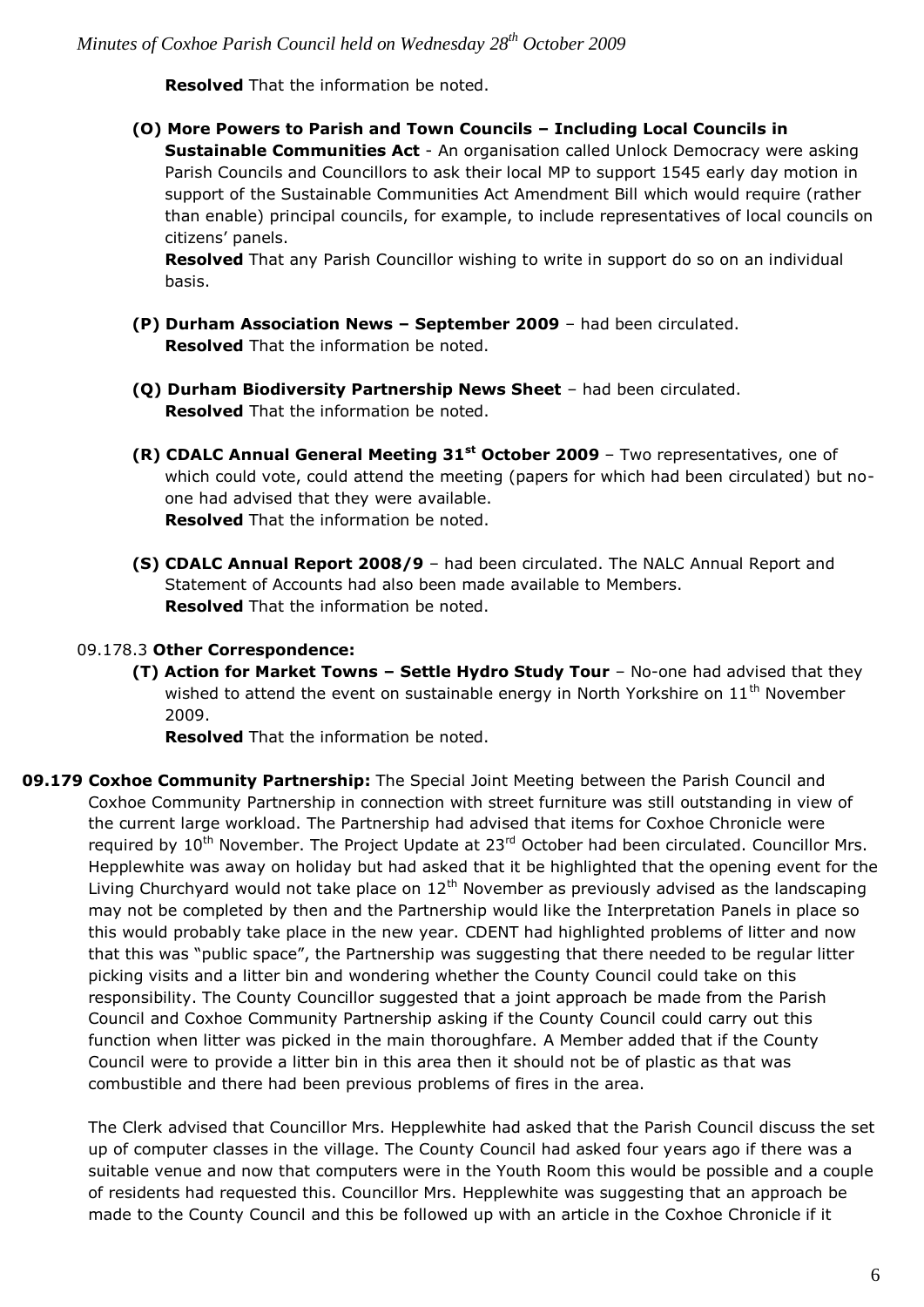proved fruitful. It was anticipated that this would be funded by the County Council as they had made the original approach; although this was some time ago and the situation may have changed.

She went on to advise that she had received a request to obtain costs and installation dates for the supply of a meter and electricity for the lights at the Memorial Garden, having been advised that the Parish Council had previously resolved to take over this responsibility. This would also allow a supply for Christmas lights. She had contacted four companies who were providing costs for installation, standing charges, and unit charges in order that a cost comparison exercise could be undertaken. Information was awaited from the County Council's Project Officer who had dealt with the Memorial Garden lights as to the anticipated annual usage in order that likely annual costs could be worked out. Members agreed that authority be delegated to the Clerk, in consultation with the Chairman and Vice-Chairman, to order the meter and electricity supply at the least cost and to order Christmas lights up to a maximum of the anticipated remaining budget set aside for Christmas lights, together with any funding that may be available from the Community Partnership funds for the Memorial Garden and lights.

The Partnership had also asked if the Parish Council could support them by signing a letter to the County Councillors for the area asking that consideration be given to refurbishing the kitchen at Landsdowne House which was used by community groups and posed a health and safety risk. Members agreed that this should be supported and that the Chairman should sign on behalf of the Parish Council. A Member indicated that it appeared from the Projects Update report that the leisure centre staff were still not reporting all incidents of anti-social behaviour to the Police. **Resolved** (i) That the information be noted; (ii) that the meeting between the Parish Council and Community Partnership to discuss the street furniture be arranged; (iii) that a joint request be made from the Partnership and the Parish Council (with the County Councillors copied in) that the County Council take on responsibility for picking of litter and provide a litter bin in the Living Churchyard; (iv) that the County Council be approached regarding the possibility of them providing computer classes in Coxhoe; (v) that authority be delegated to the Clerk, in consultation with the Chairman and Vice-Chairman, to order the meter and electricity supply at the least cost and to order Christmas lights up to a maximum of the anticipated remaining budget set aside for Christmas lights, together with any funding that may be available from the Community Partnership funds for the Memorial Garden and lights; (vi) that the Chairman sign the letter in connection with the kitchen at Landsdowne House on behalf of the Parish Council; (vii) That the Chairman draft a letter to remind the leisure centre staff to report incidents to the Police and forward it to the Clerk for onward transmission.

**09.180 Quarrington Hill Village Partnership:** No correspondence had been received since the last meeting. The Clerk had requested notification of the deadline for the next edition of the Quarrington Hill Village Newsletter and had sent the updated article that had been in the last issue of the Coxhoe Chronicle, together with the article on Walking in Durham, for inclusion. She had requested that the Partnership allow the Parish Council sight of the final proof of the newsletter prior to printing, as requested at the last meeting, and had suggested that an article be incorporated on Quarrington Hill's success in the Durham in Bloom competition (for which Clive Lawson had requested that thanks be conveyed to the Parish Council for their support). Mr. Watts had advised that he would submit this request to the next meeting of the Partnership which was to be held 28<sup>th</sup> October 2009. The Clerk had also mentioned that an agenda had not been received for that meeting, nor the minutes for the meeting held  $30<sup>th</sup>$  September. A Member added that minutes for  $2<sup>nd</sup>$  September had not been received, nor a response to the request for meetings not to be held the same dates as the Parish Council meetings.

**Resolved** That the information be noted.

**09.181 Crowtrees Heritage Group**: No correspondence had been received since the last meeting. **Resolved** That the information be noted.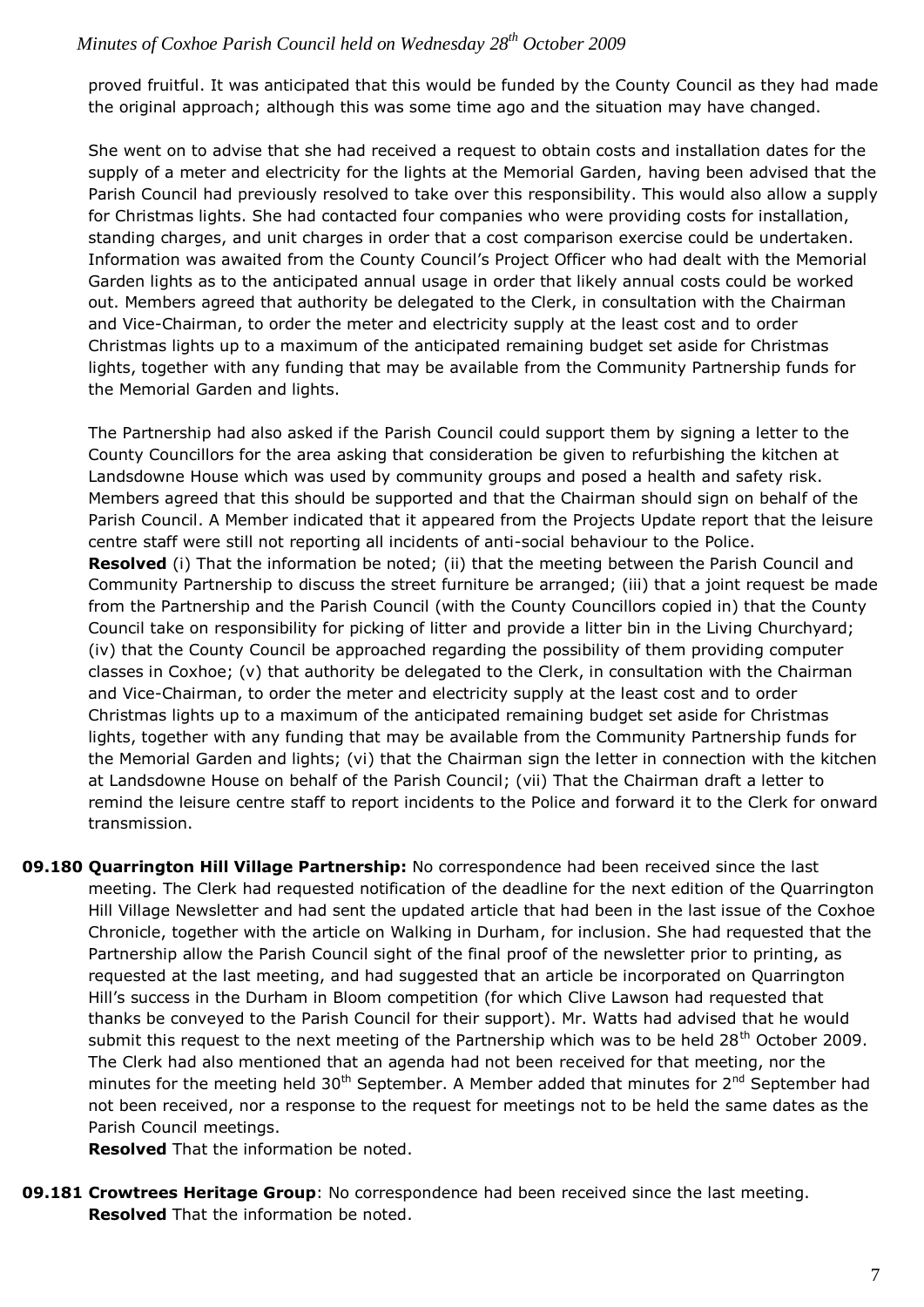### **09.182 Allotments – Quarrington Hill – request to erect 8' x 6' shed and fence at plot 10:** had been circulated. The conditions included to maintain and keep in repair any fences and gates on the allotment and not to erect any buildings or structures or greenhouses or hen houses or pigeon lofts or fences or to plant any hedges on the land without the written permission of the Council and not to use barbed wire for a fence adjoining any path set by the Council.

**Resolved** That the plot holder be advised that the Parish Council do not object to, and grant permission for, him to erect a shed and fence at Plot 10 as set out in his letter, subject to the conditions stated and that he be advised to check with Durham County Council that planning permission for either structure is not required from them prior to the works being undertaken.

**09.183 Wheelie Bins:** A Member had requested that the County Council policy with regard to replacement of wheelie bins and dog bins following fire damage be discussed. They had requested replacement bins from the Neighbourhood Warden at a football pitch and been advised that replacements had to be paid for after three replacements and County Councillors could be approached to finance them. Members discussed the problems in connection with bins in that plastic ones were set alight but metal ones were stolen. There was a need to get these bins replaced with bins that were as vandal proof as possible and this was a public service that needed to be maintained. **Resolved** That the Member who had raised this item draft a letter to the Corporate Director of Neighbourhood Services expressing concern about the apparent County Council policy and requesting that the bins be replaced for use by the community; the letter to be forwarded to the

Chairman and Clerk to agree and send to the County Council with copies to the County Councillors.

**09.184 Highways Action Line:** A Member had advised that they did not consider that the present Highways Action Line (HAL) at the County Council functioned as intended and that this needed highlighting. Examples were provided of instances where reports had been made to HAL and not actioned for many months and in some cases over a year and not until after progress had been chased up on several occasions, resulting in time lost in having necessary repairs carried out and also in Parish and County Councillors having to chase matters up. Incident numbers on many occasions were not provided when reports were made and these report numbers would save time in monitoring progress. It was unclear whether there was a system to email reports from sources external to the County Council and considered that such a system would ease monitoring of progress by incident numbers. The County Councillor advised that he would check whether he had access to the system as a Member to investigate the divisional usage numbers. This was the case with the street lighting system and allowed County Councillors to chase matters raised with them if there was no progress.

**Resolved** That the Clerk write to the County Council's Chief Executive and Corporate Director of Neighbourhood Services expressing frustration on behalf of the Parish Council and local residents with the responses to complaints and requests for service reported to HAL and the absence of a system whereby callers were always issued with log numbers to ease monitoring of progress.

#### **09.185 Web Statistics:** had been circulated for the period 5<sup>th</sup> to 26<sup>th</sup> October 2009. **Resolved** That the information be noted.

## **09.186 Finance:**

09.186.1 **Budget Update:** An account summary had been circulated which showed the opening balance at the start of the financial year and income and expenditure to  $27<sup>th</sup>$  October 2009 resulting in the balance at that date and reconciled against the most recent bank statements. This showed the Council's balances at £32,308.40. The accounts for payment circulated for approval for cheques to be signed at this meeting amounted to  $E2,016.35$ which brought the balance to £30,292.05 at 28<sup>th</sup> October. The Clerk had met the Vice-Chair within the last month to confirm the correct budget previously agreed by the Council for the year. This had been circulated, together with details of expenditure and the variance against each budget heading to the end of September, which was half way through the financial year. The VAT returns for the year to date needed to be completed.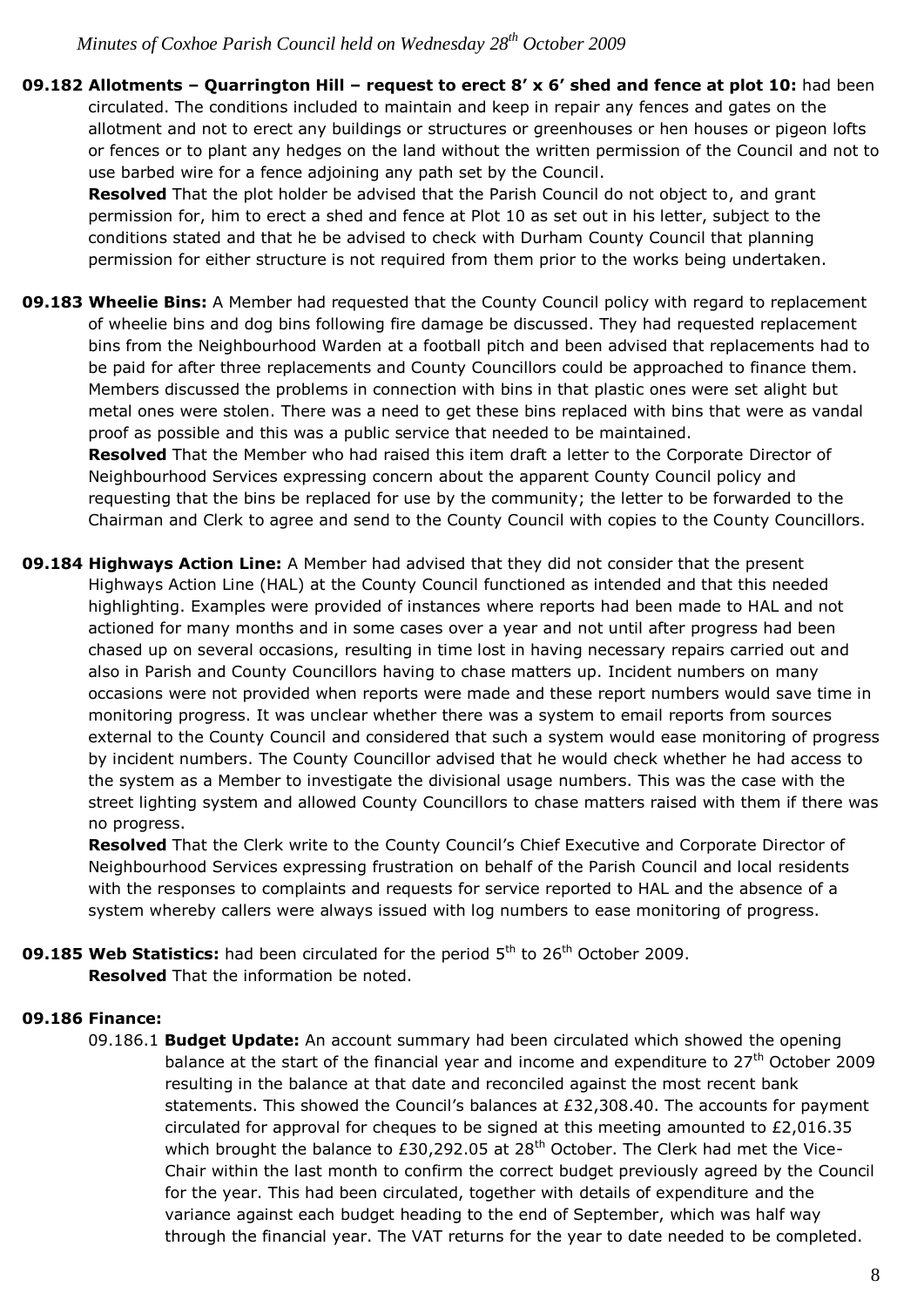The Clerk went through the budgetary comparison information in detail, highlighting where areas of expenditure were overspent against the half year budget figure. She advised that the budget set by the Council would have resulted in a year end figure of only £3454.76 and that there was a need to exercise caution over the next six months as there had already been expenditure above some of the figures budgeted for (examples were provided) and unanticipated expenditure such as the advertisement for the vacant Clerk's position. In view of this, she suggested that the budgets be monitored monthly by the Council by way of production of the updated spreadsheet each meeting. The Chair stated that the Council was aware that the budget set for the year was tight and commented that there was a need to proceed with caution. He commended the level of detail provided. **Resolved** That the information be noted and be provided to Members on a monthly basis.

09.186.2 **Accounts for payment** – Details of financial payments required for the month had been circulated, together with the month end bank balances figure after the expenditure. **Resolved** That all payments presented be signed and paid:

| <b>Creditor</b>           | <b>Reason</b>                                      |        |
|---------------------------|----------------------------------------------------|--------|
| TP Gardens                | Grass cutting services                             | 420.00 |
| <b>Thinford Nurseries</b> | Hanging Baskets/Planters - Watering September      | 793.50 |
| <b>Viking Direct</b>      | Printer Ink                                        | 105.60 |
| 3 Mobile                  | Broadband & Mobile September                       | 32.72  |
| M. Forster                | Clerk Salary & postage (& £23.99 reimbursement for |        |
|                           | renewal of Anti-Virus software)                    |        |

09.186.3 **Application for Grant / Donation – Coxhoe Homing Society** – **NOTE:** Councillor P. Dodsworth **declared an interest** in this item and withdrew from the meeting prior to its consideration. An application for a donation from Coxhoe Homing Society towards purchase of publishing software to assist them in their aims of promoting the sport, pigeon club, Coxhoe and its surroundings had been circulated. Members discussed the general issues relating to granting of donations and agreed that there was insufficient information provided to enable a decision to be made on this application at this time.

**Resolved** That the Society be asked to complete the Council's official application form for requests for donations, in order that the Council could ascertain the funds currently available to the Society and the costs of the software that the Society wished to purchase.

Councillor P. Dodsworth returned to the meeting. The two members of the public left the meeting.

- **09.187 Planning Applications:** Details had been circulated of planning applications that had been determined under delegated authority from 22<sup>nd</sup> September to 26<sup>th</sup> October 2009. No planning applications had been notified by Durham County Council for consideration / comment since the last meeting. With regard to application 592 Reserved Matters for 80 Residential Dwellings at Coxhoe Industrial Estate for Hellens Development Ltd., the street names that had been lost from Coxhoe had been provided to the County Councillors to take up with Phillipa Armstrong, the officer at the County Council who dealt with street naming, to see if they could be reused. The County Councillor confirmed that the names had been passed on to the Officer and he was awaiting information relating to the time frame for streets to be named. Members commented that developers found it beneficial for streets to be named at as early a stage as possible. Following the previous comments regarding planning gain monies, the Clerk had spoken to David Paton who was the artist working on the art for the development. She had provided him with the name of the train that had ran through Coxhoe, as well as photographs and Coxhoe Chronicle articles passed on from the Coxhoe History Group, so that the level crossing gates idea could be looked at. **Resolved** That the information be noted.
- **09.188 Date of Next Meeting:** Wednesday 25<sup>th</sup> November 2009 at 6.45 p.m. in Landsdowne House.